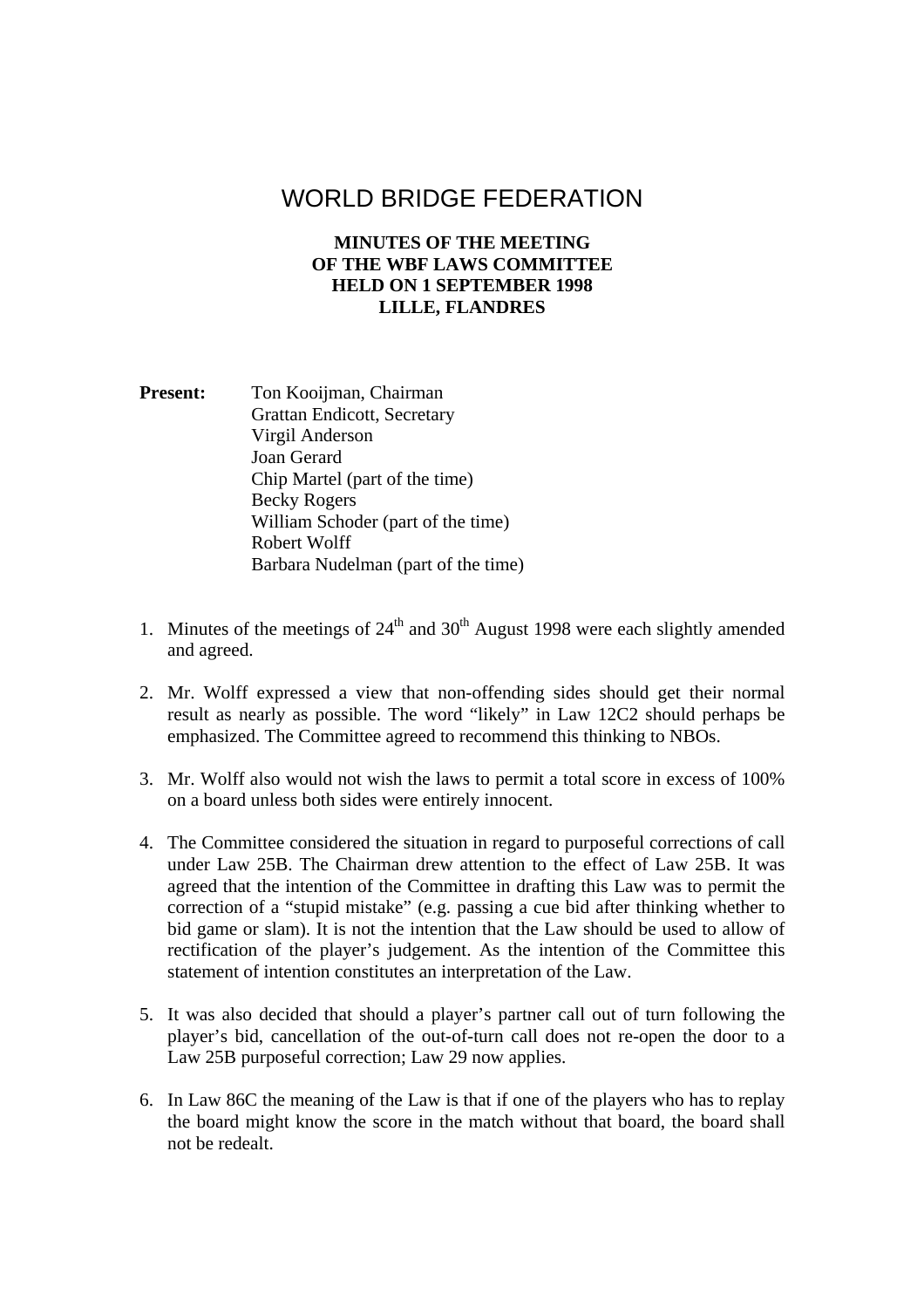7. The Committee's attention was drawn to a suggestion that Law 17D is flawed. Both the marked change in the meaning of the bid in the example and the fact that information from the offender's withdrawn call was used meant that the action of the player is illegal.

[The example given is:

Opponents are vulnerable and we are not. I pick up a Yarborough, my RHO (who is dealer) passes, I pass and my LHO open 1NT (weak – 12-14 HCPs). I then realise that I have a hand from the wrong board and so call the TD who cancels my call. I take out the hand from the correct board to find:

AX AKQJT98 AX AX

Now under Law 17D, I pass knowing that since I have repeated my original call my LHO must bid a weak No Trump vulnerable (because of the footnote to Law 17D) and I double this for a good score of  $+1100$ ]

8. If a player knows that his partner's call is conventional but says he cannot recall what was actually agreed the Director may in his discretion send the player away from the table and allow the partner to tell opponents in his absence what the agreement is. The Director must be called and no action may be taken before he arrives.

The partner continues in the action on the basis that the player has understood his call, and does not use the unauthorized information that his partner is uncertain of the meaning.

The Director is strongly urged to remain at the table whilst the hand is completed.

This procedure is only for the exact circumstances described; it does not apply when the player says that the position is undiscussed or there is no agreement.

- 9. The Committee agreed that no change is to be made in the interpretation of Law that the reference in Law 43B2B to the penalty in Law 64 means the two trick penalty.
- 10. The Committee again acknowledged the Geneva ruling that the condition in Law 80F applies to regulations made under Law 80F but not to regulations made under Laws 40D, 80E or other powers to regulate granted in the Laws.

A consequence of this ruling is, as the Committee has previously confirmed, that the powers to regulate conventions are unrestricted and include the power to ban conventions in given circumstances.